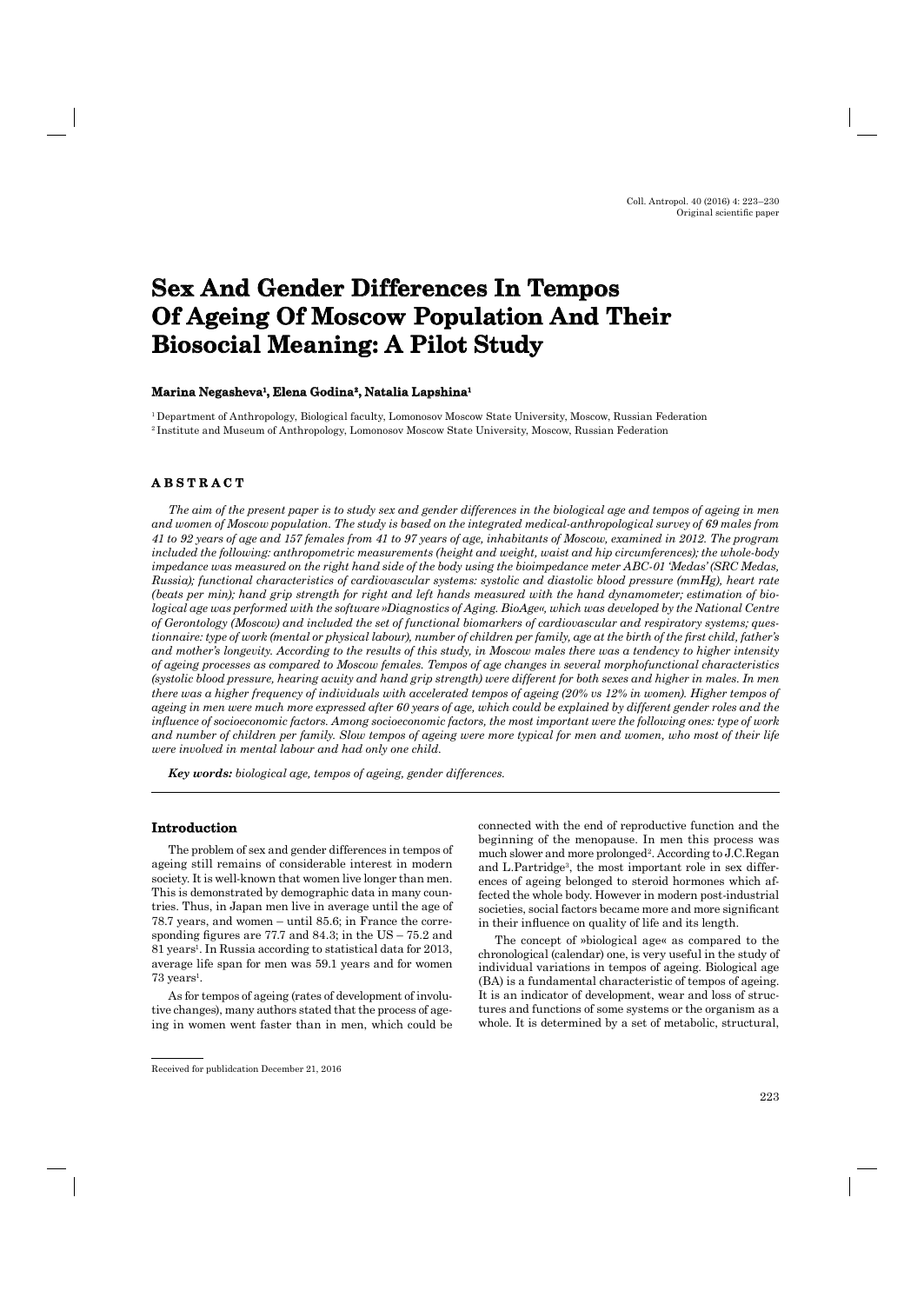functional, regulatory, and adaptive properties of the organism. As a model concept, it consists of a certain compliancy between the individual level of morphofunctional status and a certain average level for a given age period in a given population<sup> $4,5$ </sup>. Advanced biological age, which surpasses a calendar or chronological one, may be an evidence of functional disorders, degradation of life functions, narrow adaptation range.

Today, about two dozens methods are known for the evaluation of biological age, using different indicators regularly changing with age<sup>6-8</sup>. Among the most recent, convenient, simple, low-cost, and quick techniques are the H-Scan testing method<sup>9</sup> and the package »Diagnostics of Aging: BioAge« (National Gerontological Center, Moscow, Russia, http://www.ngcrussia.org/)<sup>10</sup>.

The aim of the present paper is to study sex (biological) and gender (social) factors influencing tempos of ageing in Moscow men and women. Sex differences in ageing processes were considered as totally biological predictors, while gender differences of ageing were determined by social sex roles of individuals in the society.

## **Materials and Methods**

This study was based on the integrated medical-anthropological survey of Moscow citizens conducted in 2012. 69 men from 41 to 92 years of age and 157 from 41 to 97 years were examined.

The program included:

- Anthropometry: height and weight, waist and hip circumferences were taken. Standing height was measured using a Model 101 – Anthropometer (GPM manufacturers, Switzerland, http://www.seritex. com/gpm) and weight was measured on a digital scale. Both circumferences were measured using a measuring tape. Body mass index (BMI) was calculated as body mass (BM) divided by standing height (Ht) squared; waist/hip ratio was calculated as waist circumference divided by hip circumference (this index is a characteristic of sexual dimorphism and it is often called as an index of andro/gynecomorphism);
- The whole-body impedance was measured on the right hand side of the body using the bioimpedance meter ABC-01 'Medas' (SRC Medas, Russia) according to a conventional tetrapolar scheme at a frequency of 50 kHz. Body composition variables, such as fat-free mass, fat mass, skeletal-muscle mass, active cell mass, were determined using appropriate equations provided by the manufacturer<sup>11</sup>; specific metabolic rate was evaluated by the same meter.
- Functional characteristics of cardiovascular systems were measured: systolic and diastolic blood pressure (mmHg) and heart rate (beats per minute).
- Functional characteristics of respiratory system: forced vital lung capacity (FVC, l) and forced expiratory volume in 1 sec (FEV, l) were measured with a portable lung-tester Micro-1.

– Hand grip strength for right and left hands was measured with the dynamometer – DK 50.

The subjects were asked the following questions: their place of birth, time of their coming to Moscow (if they were not born there), type of their labour activity (physical or mental work); number of children they had; age at birth of the first child (for women); their father's and mother's longevity.

The survey took place in the so-called Councils of War and Labour Veterans in the Central Administrative District of Moscow City. All of the visitors of those councils were approached for their consent to be enrolled in the medical-anthropological survey (free of charge) with the purpose of assessing of their biological age and tempos of ageing. Thus, all of the subjects should be regarded as socially active part of the population of Moscow central area. As the numbers of those studied show, women's social activity was almost twice as much as men's (157 vs 69 individuals). Most of the subjects graduated from different universities, and for the larger part of their working career were involved in mental labour (doctors, teachers, accountants, engineers, workers in human services etc.). Both males and females had a number of similar characteristics, which allowed to compare tempos of ageing in two sex groups:

- mean values of the chronological age (56.6 years in males and 59.9 years in females; the differences not statistically significant);
- birth place and place of residence during the lifetime (more than 70% of studied males and females were born in Moscow and lived there throughout their whole lifetime; about 30% of the studied individuals came to Moscow from other Russian cities more than 40 years ago).
- Social status of the investigated individuals was also similar: active social way of living; similar type of labour activity (72% of women and 73% of men were involved in mental labour during all their life; 28% of women and 14% of men were involved in physical labour; 13% of males were in the military service).

At present a lot of different methods for evaluation of biological age have been developed. However in the literature dealing with ageing and senescence problems, there were very few papers where results of different methods of biological age evaluation for the same population, or of the same methods for different populations were com- $\mu$  pared<sup>12</sup>. In Russia the most popular method of biological age evaluation was developed at Kiev Institute of Gerontology, which then belonged to the USSR Academy of Medical Sciences<sup>13</sup>. It included the set of functional biomarkers of cardiovascular and respiratory systems: systolic and diastolic blood pressure (Hg mm), forced vital lung capacity (l), expiratory breath-holding (sec); crystalline accommodation (the distance of the nearest viewpoint in diopters), acuity of hearing or auditory threshold under 4,000 Hz (dB), body mass (kg), self-evaluation of health status (the number of negative answers to 29 standard questions), Wechsler Adult Intelligence Test (the number of correctly filled cells per 90 sec) and others<sup>14</sup>. This ap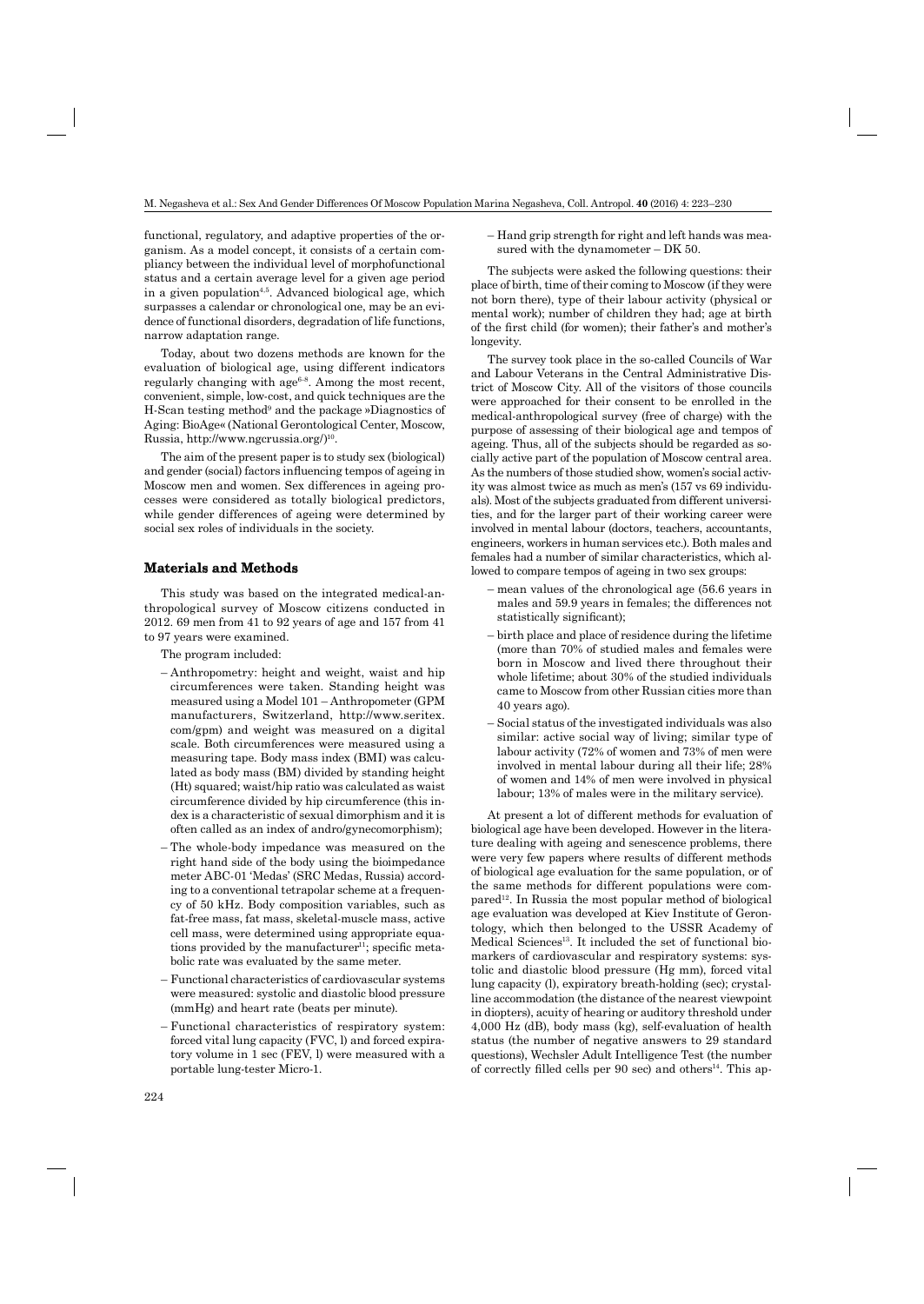proach was known as the Kiev method (in 1993 the Institute of Gerontology became part of the Ukraine National Academy of Medical Sciences). This method presented a typical linear regression model, which defined the biological age of men and women according to some equations based on the above-listed traits.

In our study a modern computerized version of the »Kiev« method was used. It was further developed by the National Gerontology Center (Moscow) using some specific equations and taking into account non-linear character of age dynamics in some biomarkers. It was called »Diagnostics of Aging. BioAge«8,10,15,16. Among foreign similar products, it can be compared with a computerized research complex H-SCAN 820 Hoch Company USA9 .

The BA estimated for each individual was compared with the chronological age (CA) according to the following procedure:

If  $BA = CA \pm 4$  years – an individual was characterized by the average, for this population, tempos of aging;

If BA < CA – 4 years – an individual was characterized by slow tempos of aging;

If BA > CA + 4 years – an individual was characterized by accelerated tempos of aging.

The range of »±4 years« corresponded with the variation range of  $\pm$  0.67 SD from the mean value<sup>17</sup>.

Statistical analysis was performed with the Statistica (v. 6.0) software (Statsoft Inc., Tulsa, USA). Student's t-test was used for comparison of means in the two subsamples. To compare the means of morphological and functional parameters in the groups with different tempos of ageing, one-way analysis of variance (ANOVA) was used. To find out if there were some correlations between functional traits and BA values (two quantitative traits with continuous variation) rectilinear regression analysis was used.

Research was carried out in compliance with the Helsinki Declaration and approved by Bioethical Committee of Biological Faculty of Lomonosov Moscow State University.

### **Results**

In Table 1 mean values of some parameters of cardiovascular, respiratory and skeletal-muscular systems for the studied men and women are presented. (Table 1)

Comparison between mean values of systolic and diastolic blood pressure, as well as heart rate did not show any differences between the studied men and women. The differences in functional characteristics of external respiration (FVC, FEV1) and hand grip strength might be probably connected with manifestations of biological sexual dimorphism in the above traits: men had bigger total body dimensions, their chest was larger and bigger in volume, strength capacities were also greater in men than in women.

Figures 1-5 show the results of regression analysis in age changes of some characteristics of different systems: cardiovascular (systolic blood pressure), respiratory (FVC), skeletal-muscular (hand grip strength), waist to hip ratio and hearing acuity. As can be seen, there were



*Fig. 1. Age changes of systolic blood pressure in men and women.*

**TABLE 1**

MEANS AND STANDARD DEVIATIONS OF SOME FUNCTIONAL CHARACTERISTICS OF CARDIOVASCULAR, RESPIRATORY AND SKELETAL-MUSCULAR SYSTEMS IN THE STUDIED MEN AND WOMEN

| Traits                                          |       | Women $(N=157)$ | Men $(N=69)$ |           |
|-------------------------------------------------|-------|-----------------|--------------|-----------|
|                                                 | Mean  | Std. Dev.       | Mean         | Std. Dev. |
| Systolic blood pressure (Hg mm)                 | 138.8 | 16.5            | 136.8        | 9.6       |
| Diastolic blood pressure (Hg mm)                | 84.2  | 10.0            | 82.5         | 8.5       |
| Heart rate (beats/min)                          | 74.9  | 10.8            | 76.3         | 14.4      |
| Forced vital lung capacity $(FVC, l)^*$         | 2.78  | 0.77            | 4.20         | 0.98      |
| Forced expiratory volume in 1 sec (FEV1, l)*    | 2.29  | 0.67            | 3.30         | 0.85      |
| Hand grip strength $(kg)^*$                     | 20.5  | 6.1             | 31.2         | 8.3       |
| Specific metabolic rate (ccal/m <sup>2</sup> )* | 835   | 109.0           | 942          | 127.9     |
| Waist /hip ratio                                | 0.88  | 0.06            | 0.97         | 0.04      |

\*statistically significant  $(p<0.05)$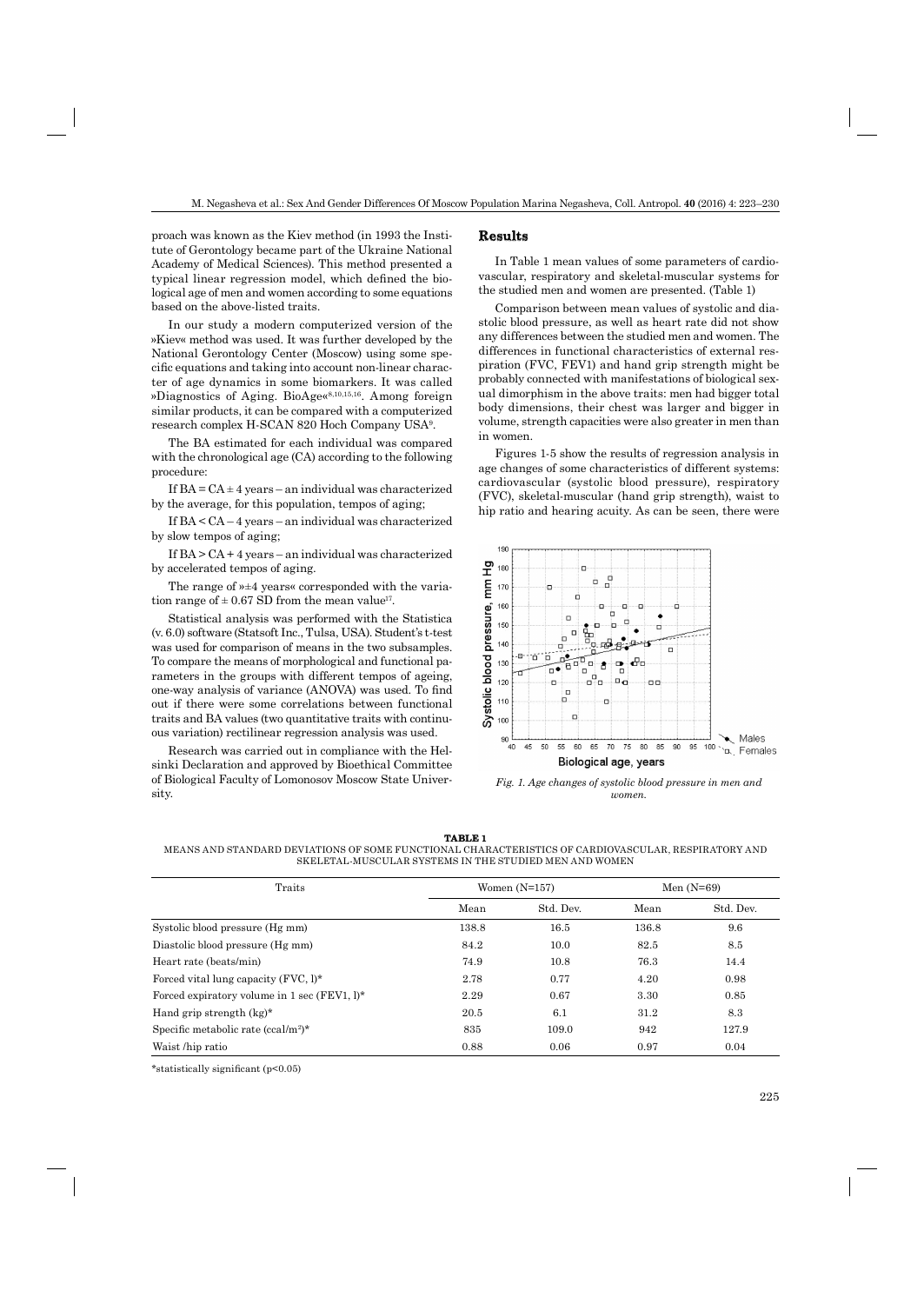

*Fig. 2. Age changes of forced vital lung capacity in men and women.*



*Fig. 3. Age changes of hand grip strength in men and women. Fig. 5. Age changes of hearing acuity in men and women.*

distinct differences in the rate of ageing processes between men and women.(Figure 1, Figure 2, Figure 3, Figure 4, Figure 5)

Absence (Figure2) or presence (Figs. 1, 3 and 5) of sex differences in regression lines of age changes for several morphofunctional characteristics of ageing were demonstrated. Thus, parallel position  $(t<1.96)$  of regression lines was shown for age changes in forced vital lung capacity, which meant that tempos of ageing were similar for men and women but mean values of this parameter were significantly greater in men at any age.

Figures 1, 3 and 5 demonstrated non-parallel positions of the regression lines for such biomarkers as systolic blood pressure, hand grip strength and hearing acuity. It meant that there were differences in tempos of ageing in those parameters (for hand grip strength it was statistically significant –  $p<0.05$ ).

After evaluation of individual biological age, all the subjects were divided into three groups according to their tempos of aging: with slow, average or accelerated tempos of involutive changes (Figure 6).



*Fig. 4. Age changes of waist to hip ratio in women.*



In Table 2 the percentage of men and women with different tempos of ageing is given for the two groups of Moscow citizens: for those who were born in Moscow and always lived there (so-called »aboriginals«) and for those who were born in other parts of Russia and came to Moscow over 30 years ago (so-called »migrants«). (Table 2)



*Fig. 6. Percentage of men and women with different tempos of ageing in Moscow population.*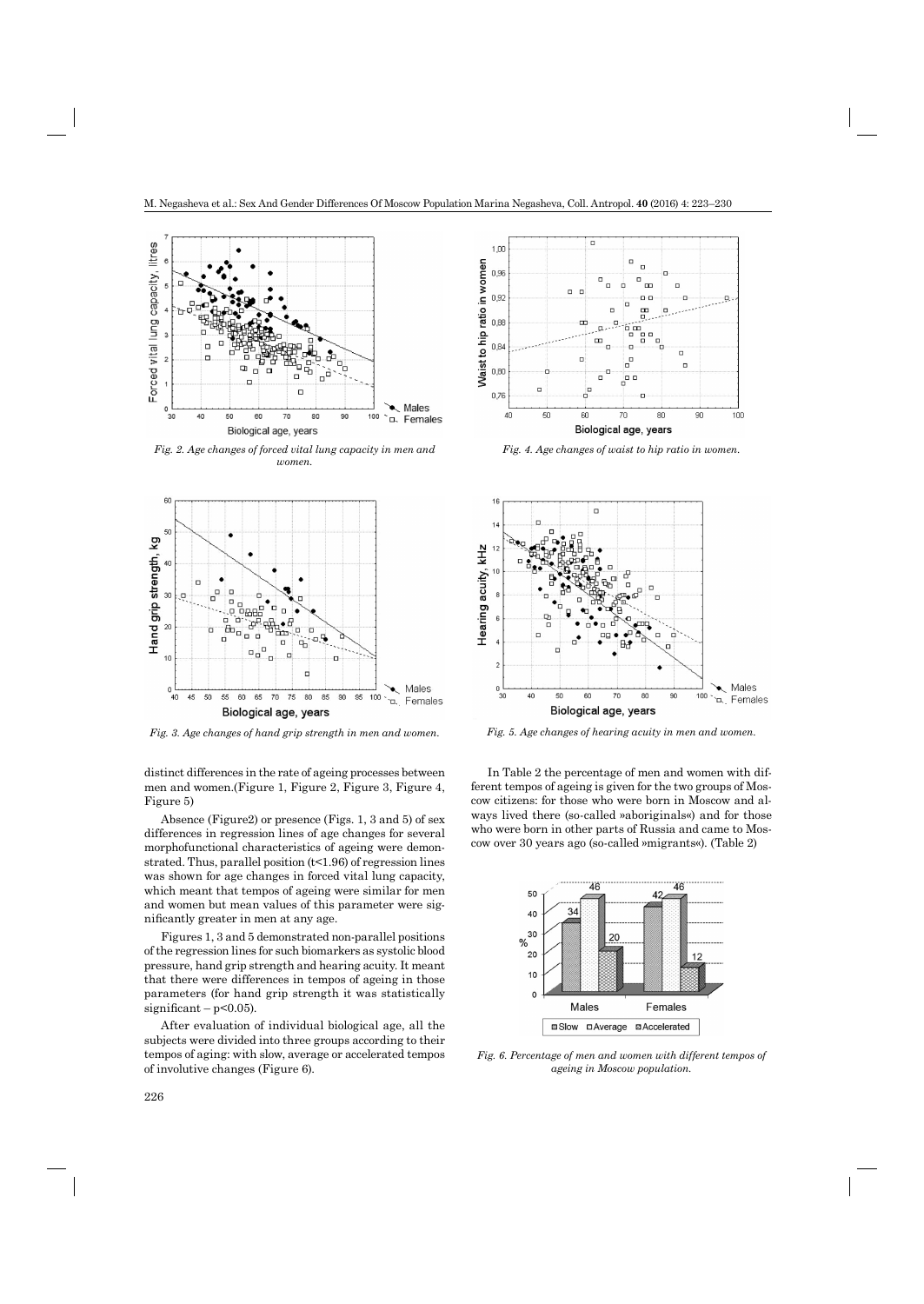#### **TABLE 2**

PERCENTAGE OF MEN AND WOMEN WITH DIFFERENT TEMPOS OF AGEING DEPENDING ON THE LENGTH OF THEIR LIVING IN MOSCOW

| Length of living<br>in Moscow |                  | Women   |             |                  | Men     |             |
|-------------------------------|------------------|---------|-------------|------------------|---------|-------------|
|                               | Tempos of ageing |         |             | Tempos of ageing |         |             |
|                               | Slow             | Average | Accelerated | Slow             | Average | Accelerated |
| »Aboriginals«                 | 61%              | 37%     | 2%          | 40%              | 50%     | 10%         |
| »Migrants«                    | 31%              | 63%     | 6%          | 67%              | 17%     | 16%         |

#### **TABLE 3**

#### SOME BIOSOCIAL CHARACTERISTICS IN GROUPS OF MOSCOW MEN AND WOMEN WITH DIFFERENT TEMPOS OF AGEING

| Characteristic                           | Women                    |                             | Men                      |                             |  |
|------------------------------------------|--------------------------|-----------------------------|--------------------------|-----------------------------|--|
|                                          | Slow tempos of<br>ageing | Average tempos of<br>ageing | Slow tempos of<br>ageing | Average tempos of<br>ageing |  |
| Type of work:                            | 80%                      | 67%                         | 75%                      | 71%                         |  |
| - mental                                 | 20%                      | 33%                         | 25%                      | 29%                         |  |
| - physical                               |                          |                             |                          |                             |  |
| Number of children                       | 1                        | $1-2$                       |                          | $\overline{2}$              |  |
| Age at birth of the first child* (years) | 27.2                     | 25.1                        | $\blacksquare$           | $\overline{\phantom{a}}$    |  |
| Father's longevity (years)               | 68.5                     | 66.7                        | ٠                        | $\overline{\phantom{a}}$    |  |
| Mother's longevity (years)               | 79.1                     | 78.6                        | 81.5                     | 81.6                        |  |

\*statistically significant  $(p<0.05)$ 

In Table 3 the results of questionnaires concerning some biosocial characteristics are given for men and women with different tempos of ageing. (Table 3)

## **Discussion**

Comparison of mean values of cardiovascular characteristics did not show any differences between men and women (see Table 1). There was a strong tendency in both sexes to increase blood pressure with age due to the loss of the elasticity of vessels and increasing resistance to the blood flow in small arteries <sup>2</sup>. However, a more detailed view revealed that sex differences did exist. This was mainly connected with rennin-angiotensin-aldosterone system, which was responsible for the blood pressure and kidneys functioning. Women in premenopausal period had better indicators of cardiovascular system, due to estradiol<sup>18</sup>. Estrogens increased the angiotensin concentration and decreased the level of rennin; testosterone had an opposite effect<sup>19</sup>. This explained lower values of blood pressure in women, compared to men, prior to climacteric age. However, after the menopause the values of arterial blood pressure in women increased and became identical to the males' ones<sup>20</sup>. This could also explain earlier appearance of hypertension in males<sup>21</sup>.

Because most of the studied Moscow women were in climacteric age (perimenopausal or postmenopausal), our results did not show any significant sex differences in mean values of cardiovascular characteristics (see Table

1). At the same time, the regression analysis of age changes of systolic blood pressure showed a trend towards higher increase of these characteristics with age in men comparative to women (see Figure 1).

Sex differences in mean values of respiratory characteristics (FVC, FEV1) and hand grip strength, as was already said, could be connected with greater total body sizes in males, their large and voluminous chest, and higher strength capacities. All these traits can be considered as biological manifestations of sexual dimorphism.

Comparisons between the rate of age changes in respiratory characteristics of men and women did not show significant differences. For both sexes the ageing of respiratory system was very similar (see Figure 2).

According to the literature<sup>22–24</sup>, after the age of 60 years, chest muscles weaken, costal cartilages lose their elasticity. Significant changes also occur in cells and tissues. All these changes lead to the decrease in forced vital lung capacity. Between 25 and 35 years of age these values do not change but after that age period they become gradually decreasing. It was shown that the rate of decrease was 5 ml per year, and after the age of 60 it was becoming much faster<sup>25</sup>. Our results about the absence of sex differences in the respiratory system age changes are in accordance with the data by other authors<sup>22</sup>. However a higher frequency of age pathologies were found in men, connected with some unhealthy habits (smoking) and harmful professional conditions<sup>26</sup>.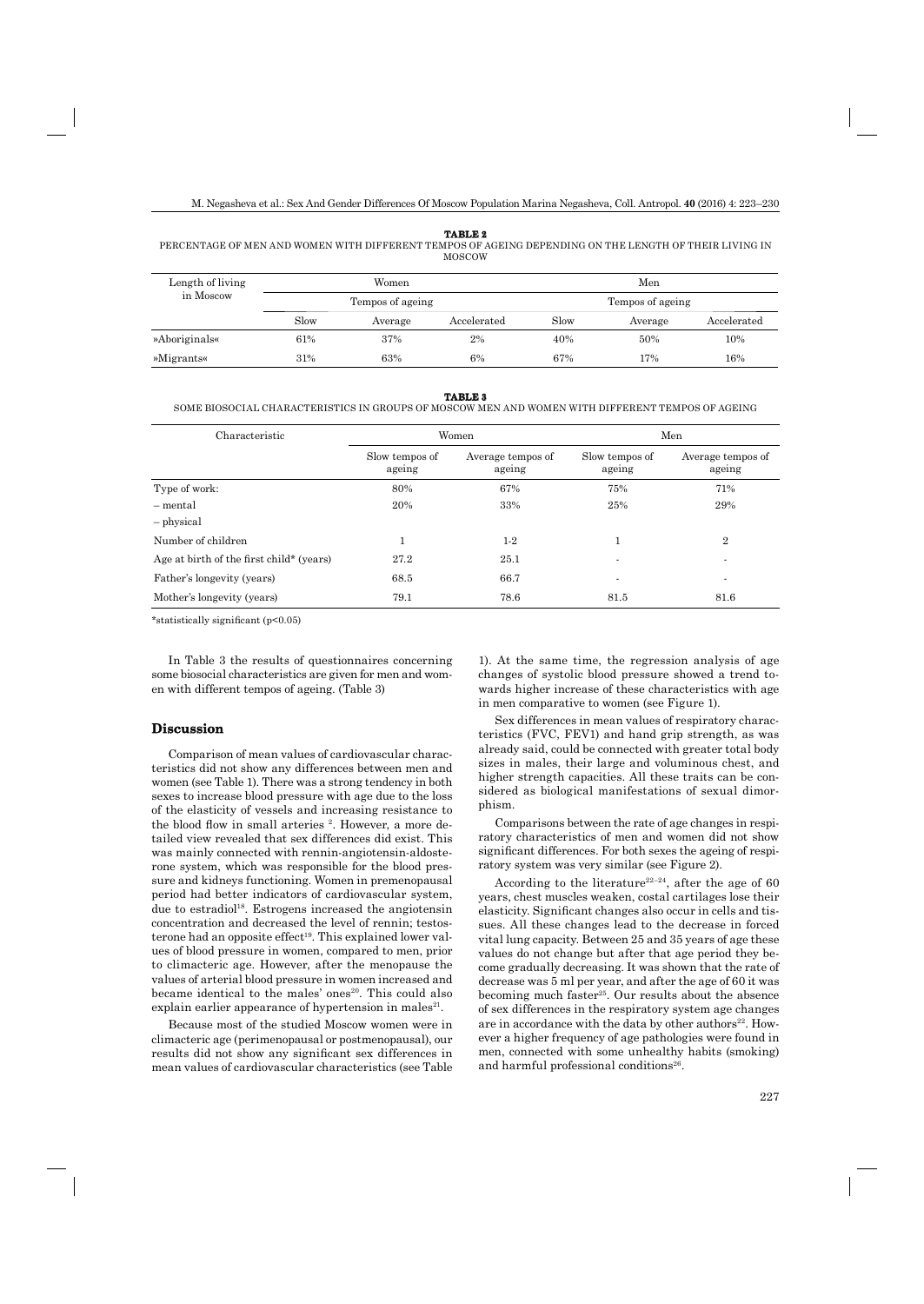Analysis of age changes in hand grip strength showed that in men the decrease of strength capacities went faster than in women. It may be connected with the differences in age changes of body mass components. The loss of body mass was found in groups of elderly people27. But in women such a loss was primarily connected with the decrease in fat mass, while in men the fat-free mass (muscles) also demonstrated significant decrease<sup>28</sup>, which could influence the strength capacities of the organism. In one of the latest research<sup>29</sup> a reduced muscular strength, as measured by hand grip strength, was considered a predictor of mortality. In this context, a faster reduction of grip strength in ageing Russian men may be connected with their shorter longevity.

The waist/hip ratio is a somatic manifestation of sexual dimorphism, called an index of andro/gynecomorphism30. For women the values between 0.6 and 0.8 are most typical; morphologically it is expressed in a narrow waist and broad hips (»pear«-like body shape). The values over 0.8 indicate an increase in fat accumulation on the trunk (predominantly in abdomen area). This can be interpreted as a trend towards »andromorphism«, when fat distribution changes from a female type (prevalence on hips) to the male one (prevalence on the trunk in abdomen area – »apple«-like shape). For men normal variation range of this parameter is  $0.8 - 1.0$ . In spite of the decrease in body mass in elderly men, the values of waist/ hip ratio were kept within normal range. The values of this index for women demonstrated an increase with age (see Figure 4), not different from men's mean values, which showed the »andromorphic« type of body build. This is in agreement with other authors' data31–33.

Age changes of hearing acuity showed that the tempos of hearing loss were much faster in men (see Figure 5). It was also found by other authors<sup>34</sup>. Men as compared to women of the same age group demonstrate lower auditory perception. Accelerated hearing loss starts in men after 40 years of age, while in women – after 50 years of age. Molecular mechanism of hearing loss is not completely studied but is associated with mitochondrial theory of ageing (mitochondrial metabolites accumulating in the cell and damaging it). For the hearing organs this is expressed in the damage of auditory neuroepithelium<sup>35</sup>. Women, at the same time, are characterized with better antioxidant properties, which slow down the ageing process. It was also shown that in men more often than in women the hearing loss was associated with some other diseases<sup>36</sup>.

It is also known that an important role in more intensive hearing loss in men is played by social, not only biological factors. Women, being more socially active, feel more uncomfortable when they experience hearing difficulties. That is why they pay attention to such disorders much early than men and seek for medical help<sup>37,38</sup>.

The results of our analysis of different versions of ageing and their frequencies among men and women (see Figure 6) showed that in men the accelerated type of ageing occurred more often than in women (20% vs 12%). It could be connected with higher sensitivity of males to environmental conditions. According to many authors<sup>39,40</sup>,

males show stronger reaction to stress situations caused by ecological or social upheavals.

Apart from biological factors influencing tempos of ageing, many authors emphasize the role of social factors. It was noticed that the transition to the old age brought a sharp change in social roles<sup>41</sup>. Different types of family life style, social positions of the family members, social roles of men and women in modern society were studied to reveal the key factors favoring women's more successful survival at elder  $a \text{ges}^{42}$ . Women's life has a set of typical and unique characteristics such as motherhood, combination of private and social activity, psychological adaptability. If at mature age the most important factor both for men and women is social activity, at elder ages family life becomes a priority. In this situation women in Russia happen to be in a more favorable position: after retirement elderly women stay socially active, taking an important grand mothers' place in the families. Social activity of retired men is strongly reduced, self-assessment drops down, and psychological health parameters also worsen, which is reflected in their tempos of ageing<sup>41</sup>.

Analysis of questionnaires revealed that tempos of ageing in modern Moscow population were influenced by social factors. As was mentioned before, all studied individuals were divided into two groups: those who were born in Moscow and spent their whole life there – so called »aboriginals«, and »migrants« – those who were born in other cities of RF and came to Moscow more than 30 years ago. The frequency of different versions of ageing in both groups of men and women (see Table 2) showed that most of the women among »aboriginal« group (61%) were characterized with slow tempos of ageing, while in the »migrant« group their number was twice as less (31%). Women with accelerated tempos of ageing were more numerous in the group of »migrants« (6% vs 2% in the »aboriginal« group). In men the differences were not the same as in women: slow tempos of ageing were higher in the »migrant« group (67%), while in the »aboriginal« group males with average tempos of ageing were more numerous (50% vs 17%) (see Table 2).

These results may be explained by differences in social behavior of men and women who came to the megapolis. Women who migrated to Moscow probably experienced much greater burden of stress and socioeconomic problems than men, which influenced their tempos of ageing. It is also possible that men, who left their families after moving to Moscow, felt themselves more comfortable comparative to women who also parted with their families. Men probably experienced more freedom not only in professional but also in their private lives. It might be that such psychological comfort contributed to slowing down tempos of ageing in »migrant« men.

Type of labor strongly influenced tempos of ageing in Moscow population. Many studies show that mental work has a favorable effect on senior people's health $43-45$ . This was confirmed by this research. Most of the studied men and women in Moscow population for the most part of their labor activity were involved in mental work (teachers, economists, engineers, academics etc.). In groups of men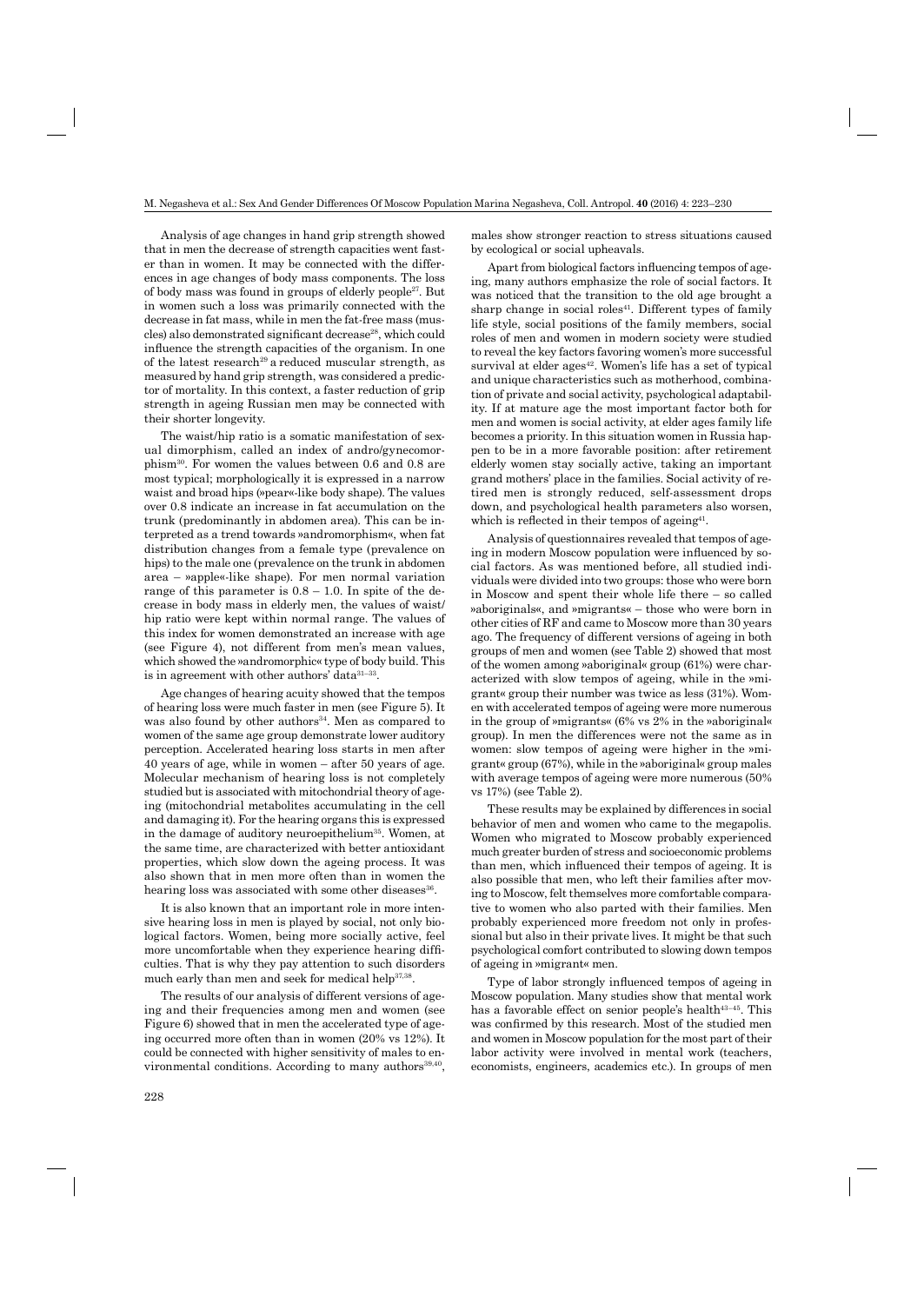and women with average tempos of ageing, compared to those with slow tempos, slightly more individuals were involved in physical labor (industrial workers) (see Table 3).

Among the factors that might have an influence on tempos of ageing, women's age at the first birth and number of children in the family played an important role. There is a viewpoint that the absence of children has a negative influence on longevity as well as their large number (more than four)46. Childbirth at an early age (under 20) has a strong effect on female organism, which can lead to early onset of cardiovascular and respiratory diseases and, as a result, to a shorter life-span<sup>47</sup>. Having their firstborn at a later age slows down tempos of ageing in women<sup>48-52</sup>. At the same time, there are some data disproving the above conclusions<sup>53</sup>. In our study men and women with slow tempos of ageing, as a rule, had only one child in the family. Significant differences  $(p<0.05)$  between two subgroups of women with slow and average tempos of ageing were found for such characteristics as »age at birth of the first child«. Women with slow tempos of ageing had their first born at a later age  $(27.2 \text{ vs } 25.1 \text{ years correspond-}$ ingly), which supports the data by other authors 48-52.

It is well-known that the ageing process depends on both genetical and environmental factors<sup>25,54,56-58</sup>. Before the genome era, one of the most widespread sources of the information on genetic causes of ageing and longevity was the study of people's genealogies by questionnaires. We also used this method, though limited to only one ques-

## **R E F E R E N C E S REFERENCES**

1. Srednjaja prodolzhitel'nost' zhizni v rossii i stranah mira v 2014 godu (Average life span in Russia and world countries in 2014). Available from: http://bs-life.ru/makroekonomika/prodolzitelnost-zizni2014.html. 07/08/2015. — 2. ISAEVA IV, VORONIN IM, EL'NIKOVA MA, Fiziologija starenija: uchebnoe posobie (Physiology of ageing: Textbook) (TGU im. G.R.Derzhavina, Tambov, 2004). In Russian. — 3. REGAN JC, PAR-TRIDGE L, Best Practice & Research Clinical Endocrinology & Metabolism, 27 (4) (2013) 467. DOI:10.1016/J.BEEM.2013.05.016 — 4. BULPITT CJ, Geronthology, 41 (6), 1998 315. — 5. GOLUBEVA EJ, DANILOVA RI, Uspehi gerontologii, 25 (1) (2012) 45. In Russian. — 6. BALIN AK, Practical Handbook of Human Biological Age Determination (Boca Raton. FL: CRC Press., 1998). — 7. NAKAMURA E, MIYAO K, Journals of Gerontology Series A-biological Sciences and Medical Sciences, 62(10) (2007) 1096. DOI:10.1093/Gerona/62.10.1096. — 8. DONTSOV VI, KRUT'KO VN, »Diagnostics of Ageing: Bioage». Certificate of official registration of PC software # 2007614122 (2007). In Russian. — 9. NAZ-ARENKO GI, GEROEVA IB, KUZNECOV EA, NEGASHEVA MA, GLUSHKOV VP, Klinicheskaja gerontologija, 11 (7) (2005) 62. In Russian. — 10. DONCOV VI, KRUT'KO VN, GAVRILOV MA, Medicinskaja informatika, 27 (1) (2011) 62. In Russian. — 11. NIKOLAEV DV, SMIRNOV AV, BOBRINSKAJA IG, RUDNEV SG, Bioimpedansnyj analiz sostava tela cheloveka (Bioimpedance Analysis of Human Body Composition). (Nauka, Moscow, 2009). In Russian. — 12. DEAN W, Biological aging measurement – clinical application (Los Angeles 1998). — 13. CHEBOTAREV D, TOKAR' A, VOITENKO V, BIOLOGICAL Age. Heredity and ageing. (Biologichesky vozrast. Nasledstvennost' i stareni) (Institute of Gerontology, USSR Academy ofMedical Sciences, Kiev, 1984). — 14. KRUT'KO VN, SLAVIN MB, SMIRNOVA TM, Matematicheskie osnovanija gerontologii (Mathematical Basis of Gerontology) (Editorial URSS, Moscow, 2002). In Russian. — 15. KRUT'KO VN, SMIRNOVA TM, DONTSOV VI, BORISOV SE, Human Physiology**,**  27 (6) (2001) 725. DOI: 10.1023/A:1012941413535. — 16. KRUT'KO VN, SMIRNOVA TM, DONTSOV VI, BORISOV SE, Human Physiology**,** 28

tion, to study if there were any associations between the life span of family members. The comparison of fathers' and mothers' longevity in the subgroups of people with different tempos of ageing did not show any significant differences. However among women of the slow ageing group, fathers and mothers lived longer than in two other groups.

## **Conclusion**

The results of the study showed sex and gender differences in tempos of ageing in Moscow population. More intensive tempos of ageing were observed in men for systolic blood pressure, hearing acuity and hand grip strength. In Moscow men the accelerated tempos of ageing were much higher than in women.

Among social factors, tempos of ageing were mostly associated with the type of labour activity and number of children in the family: both men and women with slow tempos of ageing were involved in mental labour and had only one child in the family.

## *Acknowledgements*

The authors are thankful to the Russian Foundation of Basic Research for financial support (grant  $N_2$  12-06-00265), and to all study participants for their cooperation.

(1) (2002) 82. — 17. DERJABIN VE, Biologicheskie nauki**,** 331 (7) (1991) 70. In Russian. — 18. HILLIARD LM, SAMPSON AK, BROWN RD, DENTON KM, Current Hypertension Reports, 15 (1) (2013) 71. DOI: 10.1007/S11906-012-0319-Y. — 19. KOMUKAI K, MOCHIZUKI S, YOSHIMURA M, Fundamental & Clinical Pharmacology, 24 (6) (2010) 687. DOI: 10.1111/j.1472-8206.2010.00854.x — 20. MARIC-BILKAN C, MANIGRASSO MB, Gender Medicine, 9 (4) (2012) 287. DOI:10.1016/J. GENM.2012.06.005 — 21. BACHMANN J, FELDMAN M, GANTEN U, STOCK G, GANTEN D, The Journal of Steroid Biochemistry and Molecular Biology 40(4) (1991) 511. DOI: 10.1016/0960-0760(91)90270-F — 22. KORKUSHKO OV, CHEBOTAREV DF, CHEBOTAREV ND, Ukrains'kij pul'monologichnij zhurnal, 3 (2005) 35. In Russian. — 23. LEVITZKY MG, Physiologist, 27(2) (1984) 102. — 24. SHARMA G, GOODWIN J, Clinical Interventions in Aging, 1 (1) (2006) 253. DOI: 10.2147/ciia.2006.1.3.253. - 25. ANISIMOV VN, Molekulyarnye i fiziologicheskie mekhanizmy stareniya (Molecular and Physiological Mechanisms of Ageing) (Nauka, St. Petersburg, 2008). In Russian. — 26. EN-RIGHT PL, KRONMAL RA, HIGGINS M, SCHENKER M, HAPONIK EF, American Review of Respiratory Disease, 147 (1) (1993) 125. DOI:10.1164/AJRCCM/147.1.125 — 27. GHOSH A, BALA SK, Journal of Nutrition in Gerontology and Geriatrics, 30 (3) (2011) 305. DOI: 10.1080/21551197.2011.591273. — 28. TSENG LA, DELMONICO MJ, VISSER M, BOUNDREAU RM, GOODPASTER BH, SCHWARTZ AV, SIMONSICK EM, SATTERFIELD S, HARRIS T, NEWMAN AB, The Journals of Gerontology Series A: Biological Sciences and Medical Sciences, 69 (1) (2014) 93. DOI: 10.1093/GERONA/GLT027 — 29. LEONG DP, TEO KK, RANGARAJAN S, LOPEZ-JARAMILLO P, AVEZUM A, ORLANDINI A, SERON P, AHMED SH, ROSENGREN A, KELISHADI R, RAHMAN O, SWAMINATHAN S, IQBAL R, GUPTA R, LEAR SA, OGUZ A, YUSOFF K, ZATONSKA K, CHIFAMBA J, IGUMBOR E, MOHAN V, ANJANA RM, GU H, LI W, YUSUF S, Lancet, 386**,** (2015) 266. DOI: 10.1016/S0140-6736(14)62000-6. — 30. KHRISANFOVA EN, Osnovy gerontologii (antropologicheskie aspekty) (Basics in Gerontology